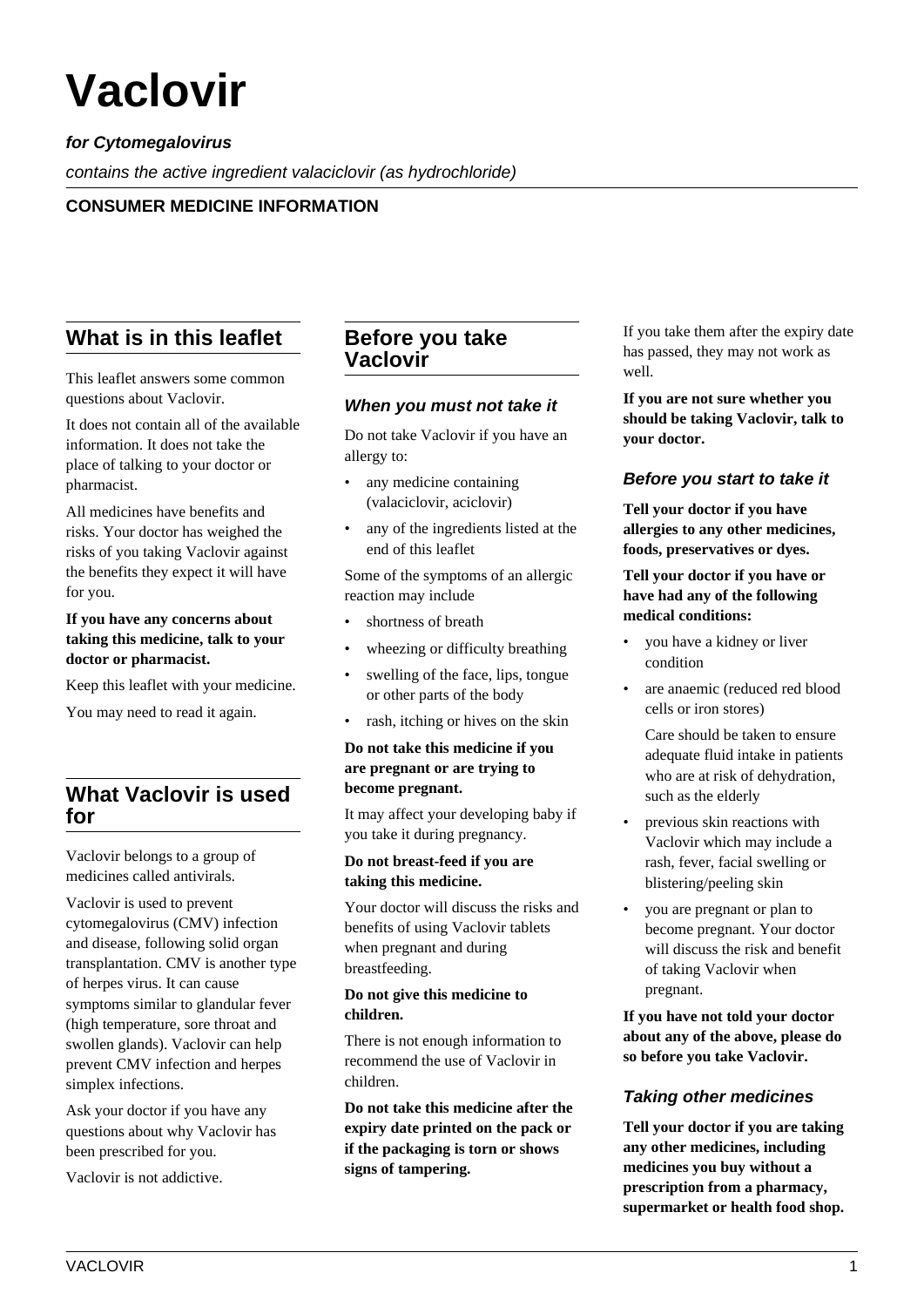Some medicines may affect the way others work. Mycophenolate mofetil, ciclosporin and tacrolimus are medicines commonly taken by transplant patients and require close attention. These medicines may be affected by Vaclovir or Vaclovir may be affected by these medicines.

Your doctor and pharmacist have more information on medicines to be careful with or avoid while taking this medicine.

# **How to take Vaclovir**

**Follow all directions given to you by your doctor and pharmacist carefully.**

They may differ from the information contained in this leaflet.

**If you do not understand the instructions on the box, ask your doctor or pharmacist for help.**

## **How much to take**

If you have been prescribed Vaclovir tablets to prevent CMV infection and disease, the usual dose for adults and children over 12 years of age is four 500mg tablets four times a day for 90 days.

If you have a kidney disease your doctor may reduce your dose.

If you think you have been advised to take a different dose, talk to your doctor or pharmacist.

## **How to take it**

Swallow the tablets with a glass of water.

You should drink plenty of fluids while taking Vaclovir, especially if you are elderly.

## **When to take it**

To prevent CMV infection and disease, the tablets should be taken four times a day (i.e. morning, noon, afternoon and evening).

# **How long to take it**

For the prevention of CMV infection and disease, the usual course of treatment is 90 days.

# **If you forget to take it**

If it is almost time for your next dose, skip the dose you missed and take your next dose when you are meant to. Otherwise, take it as soon as you remember, then go back to taking it as you would normally.

**Do not take a double dose to make up for the dose that you missed.**

**If you miss more than one dose, or you are not sure what to do ask your doctor or pharmacist.**

**If you have trouble remembering to take your medicine ask your pharmacist for some hints.**

## **If you take too much (overdose)**

**Immediately telephone your doctor or Poisons Information Centre (telephone 131126) for advice, if you think you or anyone else may have taken too much Vaclovir, even if there are no signs of discomfort or poisoning. You may need urgent medical attention.**

**Keep telephone numbers for these places handy.**

**If you are not sure what to do, contact your doctor or pharmacist.**

# **While you are taking Vaclovir**

## **Things you must do**

**Tell your doctor or pharmacist that you are taking Vaclovir if you are about to be started on any new medicines.**

**Tell your doctor if you become pregnant or are trying to become pregnant or intend to breastfeed while you are taking Vaclovir.**

**Drink plenty of fluids while you are taking Vaclovir.**

## **Tell your doctor if, for any reason, you have not taken your medicine exactly as prescribed.**

Otherwise, your doctor may think that it was not effective and change your treatment unnecessarily.

# **Things you must not do**

**Do not stop taking Vaclovir or change the dose without first checking with your doctor.**

**Do not give this medicine to anyone else, even if their symptoms seem similar to yours.**

**Do not use Vaclovir to treat any other conditions unless advised by your doctor.**

# **Side effects**

**Tell your doctor or pharmacist as soon as possible if you do not feel well while you are taking Vaclovir.**

This medicine helps most people with cytomegalovirus (CMV) infection and disease but it may have unwanted side effects in some people.

All medicines can have side effects. Sometimes they are serious, most of the time they are not. You may need medical attention if you get some of the side effects.

## **Do not be alarmed by the following list of side effects.**

You may not experience any of them.

## **Ask your doctor or pharmacist to answer any questions you may have.**

The most commonly reported side effects are:

- headache
- gastrointestinal discomfort (vomiting, nausea, diarrhoea, constipation, abdominal pain, indigestion)

**These should be reported to the doctor or pharmacist if they are severe or become troublesome.**